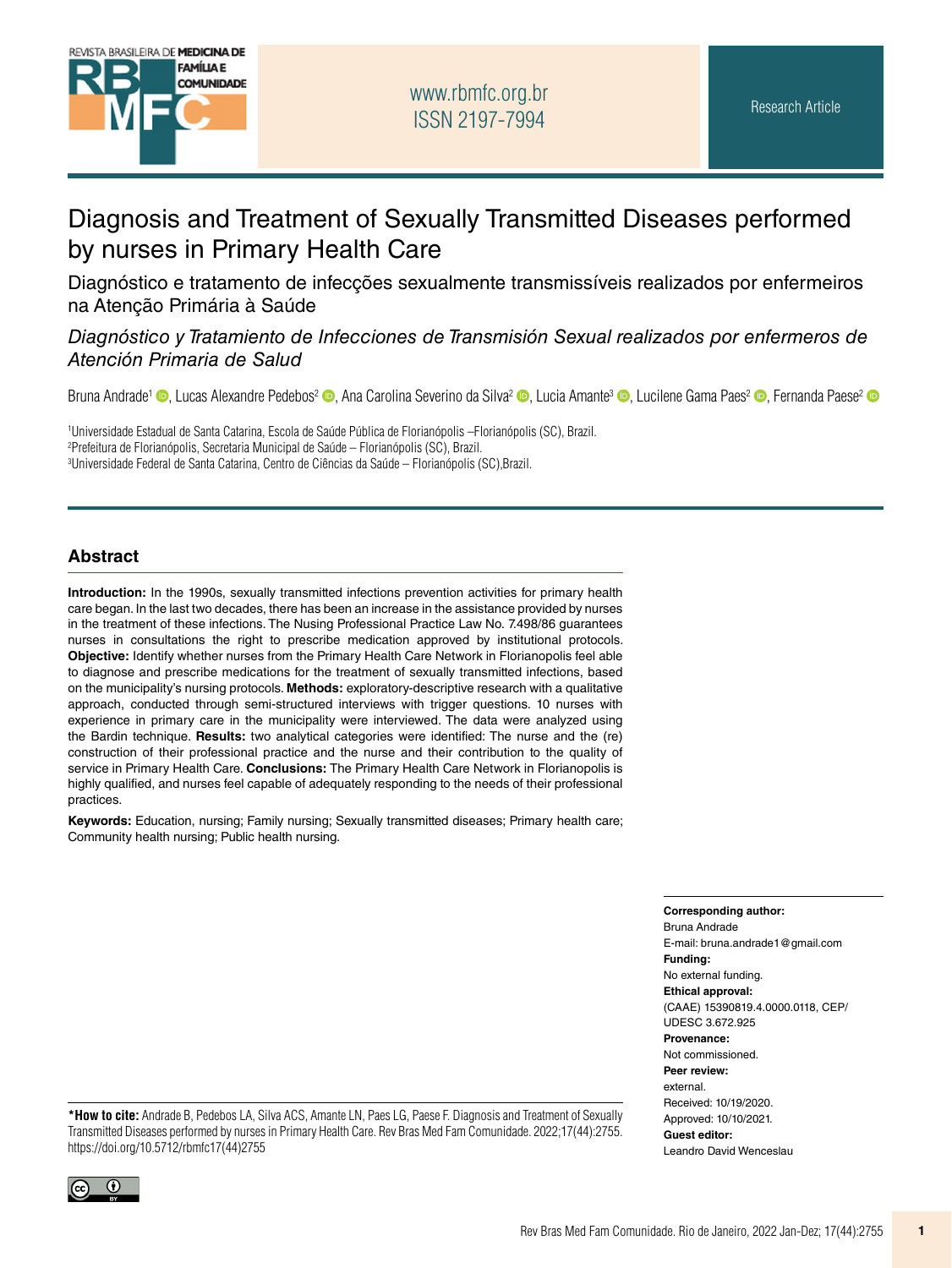#### **Resumo**

**Introdução:** No final da década de 1990, iniciou-se as atividades de prevenção das infecções sexualmente transmissíveis para a atenção primária à saúde. Nas duas últimas décadas, vem ocorrendo uma ampliação da assistência de enfermeiros no tratamento dessas infecções. A Lei do Exercício Profissional da Enfermagem nº 7.498./86, garante aos enfermeiros na consulta de enfermagem o direito de realizar a prescrição de medicamentos aprovados por protocolos institucionais. **Objetivo:** Verificar se os enfermeiros que atuam na Atenção Primária à Saúde de Florianópolis se sentem aptos para a execução do diagnóstico e do tratamento medicamentoso das infecções sexualmente transmissíveis (IST) com base nos Protocolos de Enfermagem do município. **Métodos:** Pesquisa exploratório-descritiva de abordagem qualitativa realizada por meio de entrevista semiestruturada com perguntas disparadoras. Foram entrevistados dez enfermeiros assistenciais da Atenção Primária à Saúde do município. Os dados foram analisados segundo a técnica de Bardin. **Resultados**: Identificaram-se duas categorias analíticas: "O enfermeiro e a (re)construção de sua prática profissional" e "O enfermeiro e a sua contribuição na qualidade de serviço na Atenção Primária à Saúde". **Conclusões:** Os enfermeiros da rede assistencial da Atenção Primária à Saúde de Florianópolis mostram-se altamente qualificados e sentem-se capazes de responder adequadamente às necessidades de sua prática profissional.

**Palavras-chave:** Educação em enfermagem; Enfermagem familiar; Doenças sexualmente transmissíveis; Atenção Primária à Saúde; Enfermagem em saúde comunitária; Enfermagem em saúde pública.

#### **Resumen**

**Introducción:** A fines de la década de 1990 se iniciaron las actividades de prevención de infecciones de transmisión sexual para la atención primaria de salud. En las últimas dos décadas se ha incrementado la asistencia brindada por enfermeras en el tratamiento de estas infecciones. La Ley de Práctica Profesional de Enfermería nº 7.498/86 le garantiza al enfermero en las consultas de enfermera el derecho a prescribir medicamentos aprobados por protocolos institucionales. **Objetivo:** Identificar si los enfermeros de la Red de Atención Primaria de Salud de Florianópolis se sienten capaces de diagnosticar y recetar medicamentos para el tratamiento de infecciones de transmisión sexual, con base en los protocolos de enfermería del municipio. **Métodos:** investigación exploratoria-descriptiva con enfoque cualitativo, realizada a través de entrevistas semiestructuradas con preguntas gatillo. Se entrevistó a 10 enfermeras con experiencia en atención primaria en el municipio. Los datos se analizaron mediante la técnica de Bardin. **Resultados:** se identificaron dos categorías analíticas: El enfermero y la (re) construcción de su práctica profesional y el enfermero y su contribución a la calidad del servicio en Atención Primaria de Salud. **Conclusiones:** La Red de Atención Primaria de Salud de Florianópolis, está altamente calificada y el enfermero se siente capaz de responder adecuadamente a las necesidades de práctica profesional.

**Palabras-clave:** Educación en enfermería; Enfermería de la Familia; Enfermedades de transmisión sexual; Atención primaria de salud; Enfermería en salud comunitaria; Enfermería en salud pública.

#### **INTRODUCTION**

According to the World Health Organization (WHO), it is estimated that more than 1 million contaminations occur per day worldwide.1

Non-treatment or inadequate treatment of STIs has consequences such as pelvic inflammatory disease (PID), ectopic pregnancy, infertility, cancers, prematurity, stillbirth, neonatal mortality, and congenital infections, in addition to increasing the risk of transmission of the human immunodeficiency virus (HIV), which causes acquired immunodeficiency syndrome (AIDS).<sup>2</sup>

Syphilis is one of the most common STDs in the world, with about 6 million new cases each year.<sup>3</sup> In 2018, in the state of Santa Catarina, a total of 12,138 cases of acquired syphilis, 2,427 cases of syphilis in pregnant women, 680 cases of congenital syphilis, and 28 deaths from congenital syphilis were reported. The region of greater Florianópolis has the second highest rate of syphilis detection in the state, with 249.7 cases for every 100,000 inhabitants, and the fourth highest rate of congenital syphilis, with 11.4 cases for every thousand live births.<sup>3</sup>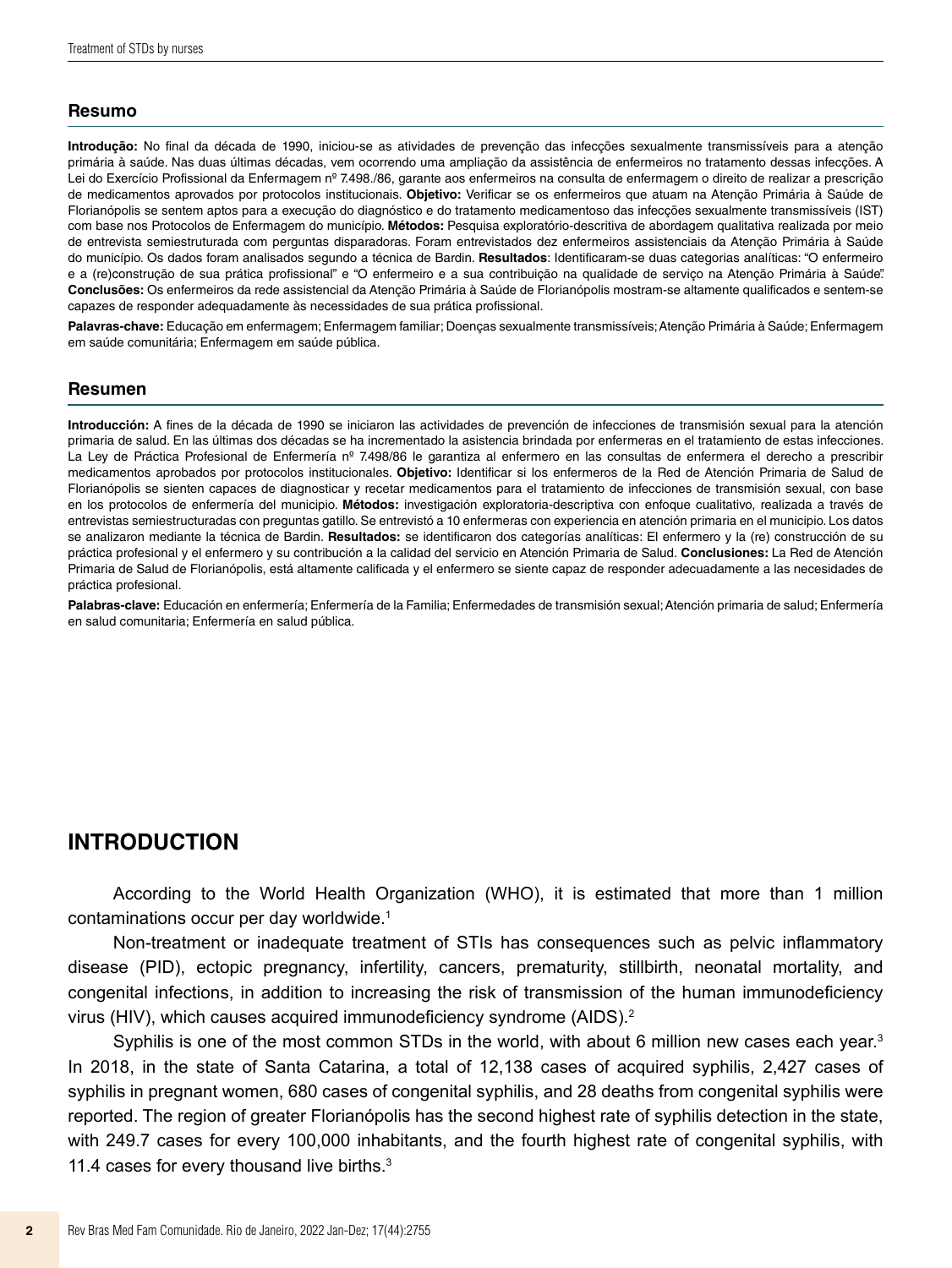Also in 2018, Santa Catarina occupied the 11<sup>th</sup> position in the national ranking of states with the highest incidence of HIV/AIDS. Florianópolis has the second highest rate of HIV detection in pregnant women and is in sixth position in the ranking of capitals with the highest incidence of HIV/AIDS.<sup>4</sup>

During the 1980s, the Ministry of Health (MoH) implemented the Testing and Counseling Centers (*Centros de Testagem e Aconselhamento* – CTA) with the objective of diagnosing STDs and counseling individuals in an ethical and resolute manner. In the 1990s,

these actions were shared with Primary Health Care (PHC) $^5$  and, in the last two decades, there has been an expansion of professional nursing care in order to include this category in the treatment of STDs.<sup>6</sup>

The Law on the Professional Practice of Nursing — Law No. 7.498/86<sup>7</sup> — guarantees that nurses, in nursing consultations, prescribe medication approved by institutional protocols. In the same sense, Ordinance No. 2.436/2017, which approves the National Policy on Primary Care (PNAB), establishes among the nurses' duties the carrying out of the Nursing consultation and its consequences — including the request of complementary exams and the prescription of medications according to protocols, clinical and therapeutic guidelines or other technical regulations established by the federal, state, municipal or Federal District manager, provided that the legal provisions of the profession are observed.<sup>8</sup>

It is necessary for the professional nurse to carry out counseling actions during nursing consultations, aiming, among other things, at the early detection of STDs, the treatment of individual carriers and their partners to prevent complications arising from infections when not treated or inadequately treated.<sup>9</sup>

With this study, we intend to discuss the insertion of nurses in PHC to face STDs as a public health problem, during nursing consultations. The objective of the research was to verify whether nurses working in the PHC in Florianópolis feel able to diagnose STDs and prescribe medication to treat them based on the municipality's Nursing Protocols. The adoption of clinical protocols that enable nurses to diagnose and treat STDs is still an incipient issue in the country, which justifies the importance of this work.

#### **METHODS**

Descriptive-exploratory research, with a qualitative approach, conducted through interviews with nurses working in health centers in Florianópolis carried out in November 2019. The interviews lasted, on average, 15 minutes each.

The city of Florianópolis has 50 health centers, whose care model is organized based on the Family Health Strategy (*Estratégia Saúde da Família –* ESF), regulated by Ordinance SS/GAB No. 283/2007.10

The Permanent Commission for Systematization of Nursing Care (Comissão Permanente de Sistematização da Assistência de Enfermagem – CSAE) has a subcommittee dedicated to the construction and revision of the Nursing Protocols of Florianópolis. This was created in 2015 with the aim of expanding the nurse's clinic. This subcommittee is formed by

nurses from the municipal health network of the five Health Districts who work in family health teams, polyclinics, psychosocial care centers (*centros de atenção psicossocial* – CAPS), emergency care units (*unidades de pronto atendimento* – UPA), Health Surveillance and Management. The work of this subcommittee is based on the best available evidence and its participants are responsible for analyzing the contents that make up the protocols, reviewing the current protocols and building new Nursing ones.<sup>11</sup>

Currently, the PHC network in Florianópolis has 198 permanent nurses, distributed in the functions of assistance, coordination, and residency. For participation in this study, the inclusion criterion was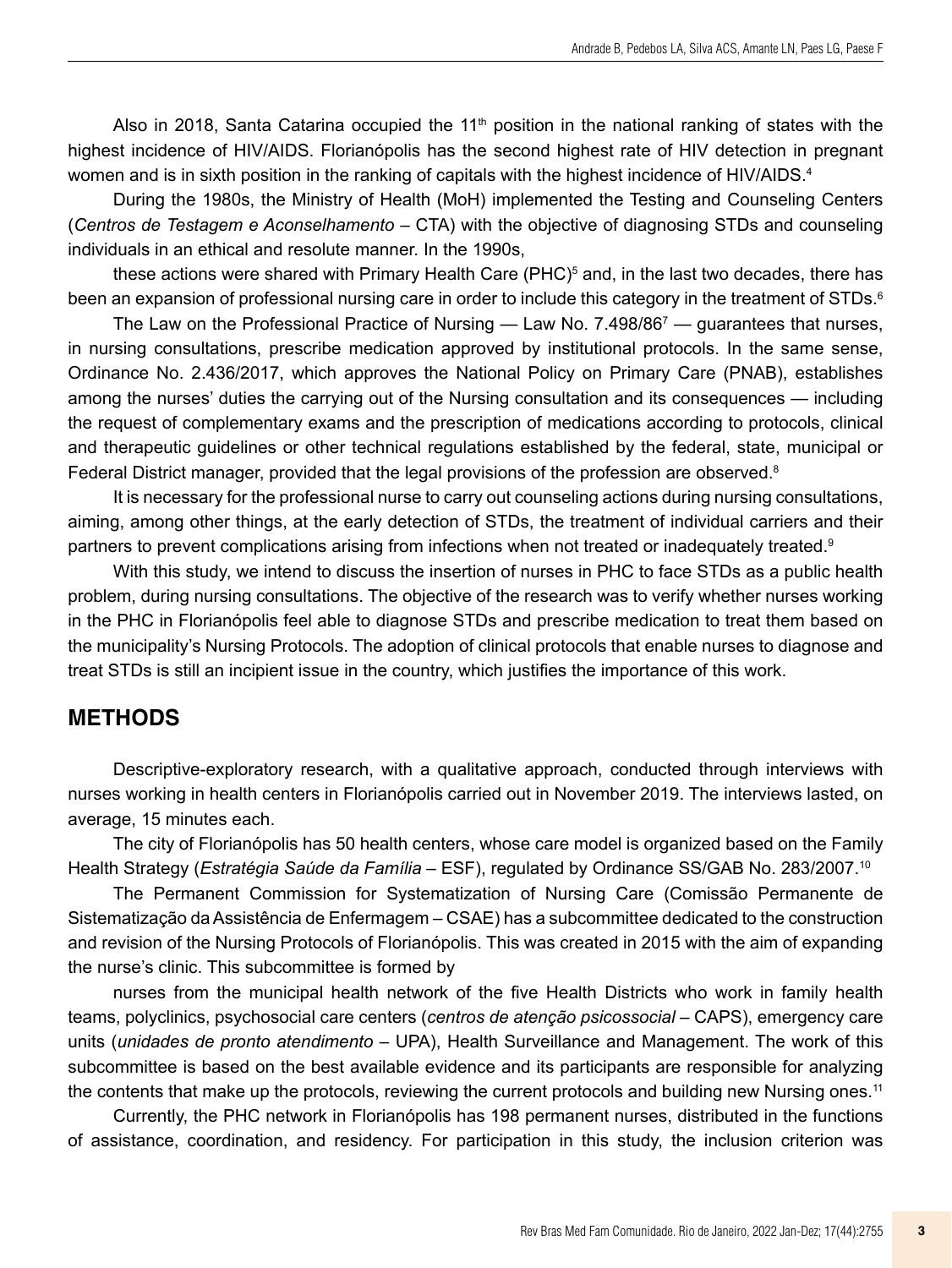acting as a clinical nurse in PHC. Some of the participants accumulate a coordinating position, this being simultaneous to activities in care. Family Health Nursing residents were excluded from the sample.

Data collection was carried out through semi-structured interviews, consisting of questions related to nurses' practices related to STDs. The questionnaire was composed of the following questions: "Tell me about your drug prescription practice related to the Protocol Sexually Transmitted Infections and Other Transmissible Diseases of Interest in Public Health (dengue/tuberculosis)", "What difficulties did you have at the beginning of the implementation of the protocol?", "Did you receive training from the city hall of Florianópolis?", "Did the training help you use the protocol?", "What did you feel when you knew you were going to prescribe medication?", "Did you feel well trained?", "In the last six months, what is your average drug prescription for the treatment of STDs?", "Where do you look for support material?", "Tell me about your impression in relation to users about the practice of drug prescription carried out by nurses", "Are you satisfied with performing this practice?", "Do you suggest any changes?".

All interviews were digitally recorded during visits to the participants' workplace, as previously scheduled with each nurse. Ten of them participated, respecting the saturation criterion and the short term for data collection. All signed the Informed Consent and the interviews were later transcribed.

Data analysis was carried out according to the technique of content analysis proposed by Bardin,<sup>12</sup> organized around three chronological poles: comprehensive reading of the selected material (systematization of ideas seeking an overall view and apprehension of the material's particularities); exploration of the material (carrying out coding operations, decomposing themes); and elaboration of an interpretative synthesis (establishment of tables that presented the information in an articulated way with the research objectives and the theoretical basis). Based on this framework, inferences and interpretations were made according to the proposed objectives. After collecting the data, the categories were built based on extensive readings and syntheses were created after interpreting the results.

The research was submitted to the Ethics Committee for Research with Human Beings (*Comitê de Ética em Pesquisa com Seres Humanos* – CEPSH) under the Certificate of Presentation for Ethical Appreciation (*Certificado de Apresentação para Apreciação Ética* – CAAE) 15390819.4.0000.0118 and approved by the opinion of CEPUDESC 3.672.925. The study was approved by the Municipal Health Department of Florianópolis. Participants had their names replaced by the initials N (nurse) together with a number, according to the order of the interviews (N1, N2).

#### **RESULTS**

Respondents were between 27–57 years of age at the time they completed the questionnaires. Regarding the education of the ten research participants, it is noteworthy that all (100%) have a postgraduate degree, nine (90%) are women, eight (80%) are family health specialists, and eight (80%) have at least two specializations. Regarding the length of professional experience of the selected sample, seven (70%) have graduated for more than ten years, seven (70%) have worked for at least seven years in the municipality's PHC and all (100%) have undergone training in the protocols offered by CSAE of the Municipal Health Department of Florianópolis. The training related to the volume dealing with the management of STDs provided nurses with tools to diagnose these infections and prescribe the corresponding treatment(s). The research findings allow us to conceive a scenario consisting of a mature group, with solid and proper training to act clinically.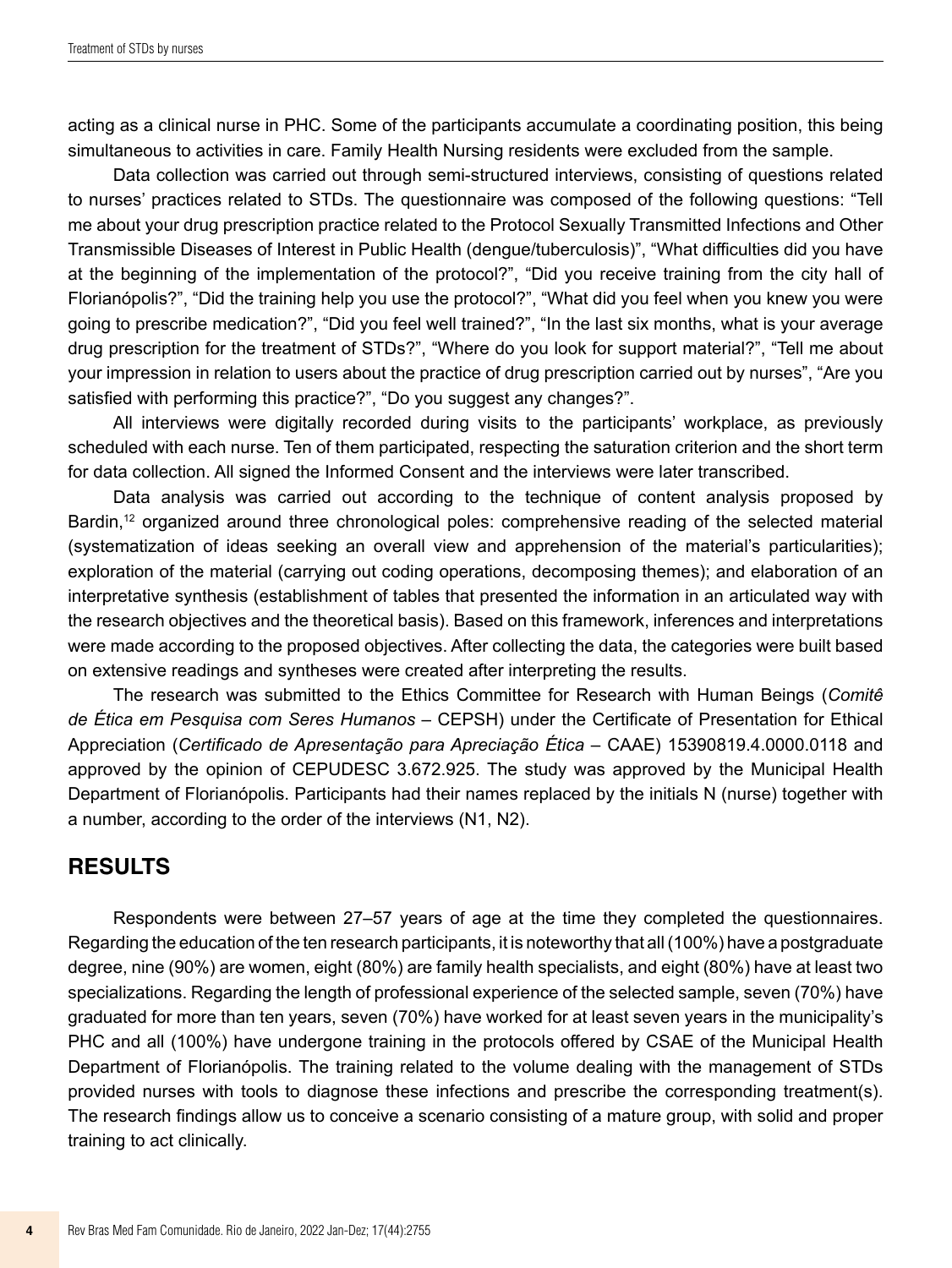The statements after the analysis generated two categories: "The nurse and the (re)construction of their professional practice" and "The nurse and their contribution to the quality of service in PHC".

#### **Category 1. The nurse and the (re)construction of their professional practice**

In this first category, words like adaptation, support, and autonomy stand out.

Nurses reported that, at the beginning of the protocols implementation, their professional life became permeated by countless feelings, with insecurity being the most mentioned. Most of the nurses interviewed stated that the university education left a deficit

with regard to the prescription of medications, but that, over time, they knew how to deal with these changes.

A study carried out with nurses working in the ESF in a municipality in the state of Paraíba revealed that few felt prepared to practice drug prescription and pointed out the Pharmacology discipline as responsible for the research results.13 Some statements by nurses from the Municipal Secretariat of Florianópolis interviewed make reference to the fragility of training:

*"We are afraid of pharmacology issues, that we have a certain deficiency in during graduation, but at no time did I think I was not capable."* (N3)

*"My training was not to be a medicine prescriber, I am trained to be a care prescriber. I started to prescribe slowly based on some protocols and evidence studies, I started feeling more confident and over time I felt safe."* (N4)

*"My training was a little different from the nursing training of nowadays. I had a bit of fear and insecurity. I had difficulties, I had to study pharmacology again. Studying and practicing helps a lot.*" (N7)

*"My difficulty was related to drug interactions. Sometimes patients use certain medication and I would be in doubt whether I could prescribe it or not and I'd check with a doctor about it."* (N1)

Although the professionals in the present study reported insufficiency in the Pharmacology discipline, they were willing to expand their duties. Also in this context, nurses from Poland can be cited as an example, who also faced the same dilemma, however they expanded the practice of drug prescription in the last four years.14

Parallel to the negative feeling of insecurity, the nurses in the network knew how to adapt to the new service model and mentioned the use of support tools that provide security in their actions. Some interviewees spoke about the importance of having research material and having the support of other professionals to carry out drug prescriptions:

*"When prescribing, I check signs and symptoms looking for this information in the protocol to provide support and safety, I use all the tools that help when prescribing.*

*Sometimes, when I feel insecure, I ask for support from my medical colleague, so it's been super chill."* (N6)

*"The Nursing Protocol is very clear, so there is no difficulty in implementing it because of this clarity, not to mention that we work with more experienced colleagues. At any time, even if I have a protocol that supports me, if I have any doubts, I go to a nurse who has had this experience for longer than I have*.║ (N8)

The nurses underwent training that addressed the issue of prescription and identification of STDs. In relation to these trainings, it is observed that some of the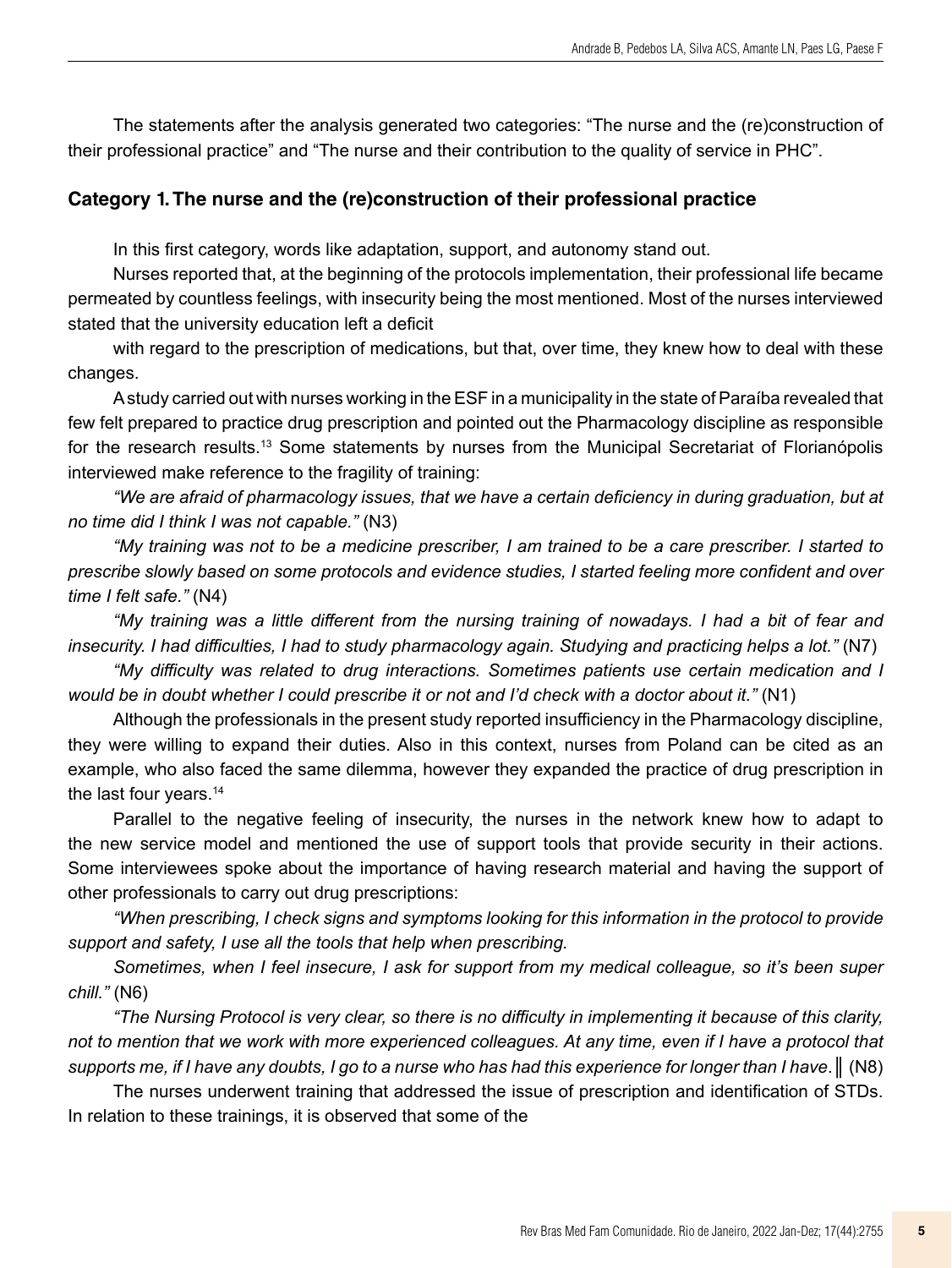interviewees considered that not enough support was provided for the identification and treatment of STDs, so they had to seek additional resources to help them. Others felt that the training was able to meet their expectations:

*"The training gets you started, right, it cannot deeply address all the issues in 8 hours of training. What you have to do is read the protocol and study, because just the practical training can't make you completely safe to begin with, it's necessary to go deeper with the practice, day-to-day."* (N3)

*"All nurses who work in the Family Health Strategy of Florianópolis receive training in protocols, we are only able to use them after this training. I only had readings and I didn't have specific training, it was the kind of support that gave me a lot of confidence."* (N8)

A study carried out in Rio Grande do Norte revealed that nurses mention the support of other professionals and trainings as central elements for the development of safety to carry out drug prescriptions.15

Regarding autonomy, there was a consensus among the interviewees that it is only achieved by nurses when this professional performs activities that they really dominate. In this sense, since nurses see themselves as competent to identify and prescribe medications in the context of STDs, they can effectively exercise their duties with autonomy:

*"This protocol was very important for our practice as it is something we have almost every day, and it gave a lot of autonomy to this service. And the protocol guided us toward the care, prescription, and treatment of these patients."* (N2)

*"I feel autonomous and that I don't need to call another professional for help at all times."* (N9)

*"I feel satisfied with having greater resoluteness, being able to meet people's needs without having to access another professional, and with the possibility of increasing people's access to care."* (N10)

It is evident that the autonomy of nurses brings satisfaction to the professionals themselves by expanding their power of resolution and also by improving the population's access to health services and the quality of care. Thus, it is clear that this process tends to improve the role of nurses in their scope of action in PHC, making the second category emerge.

#### **Category 2. The nurse and their contribution to the quality of service in Primary Health Care**

In the second category, terms such as professional satisfaction and user satisfaction stood out.

With the research findings, the nurse is perceived to be in total satisfaction regarding drug prescription. The protocols generated a greater degree of independence for decision making, and it is clear that nurses achieved their work objectives through this instrument:

*"I felt happy to be able to help patients. The protocol gave us a lot of autonomy to be able to conduct the case." (N2)*

*"I feel satisfied. Not only about prescriptions, but as a whole, we are more participative, our service is broader."* (N7)

*"This makes our work more resolute, this autonomy that nurses have today brings a very positive result. The numbers reveal this, the STD notifications have grown and we soon relate it to nursing care. For us this is very satisfying."* (N8)

Another important factor is the nurses' view in relation to user satisfaction with nursing consultations, since the population they care for seeks public health services to get solutions for their complaints:

*"I have 100% patient acceptance. I've never seen anyone's refusal to do what asked for or questioning, we have success and their approval in a very natural way."* (N3)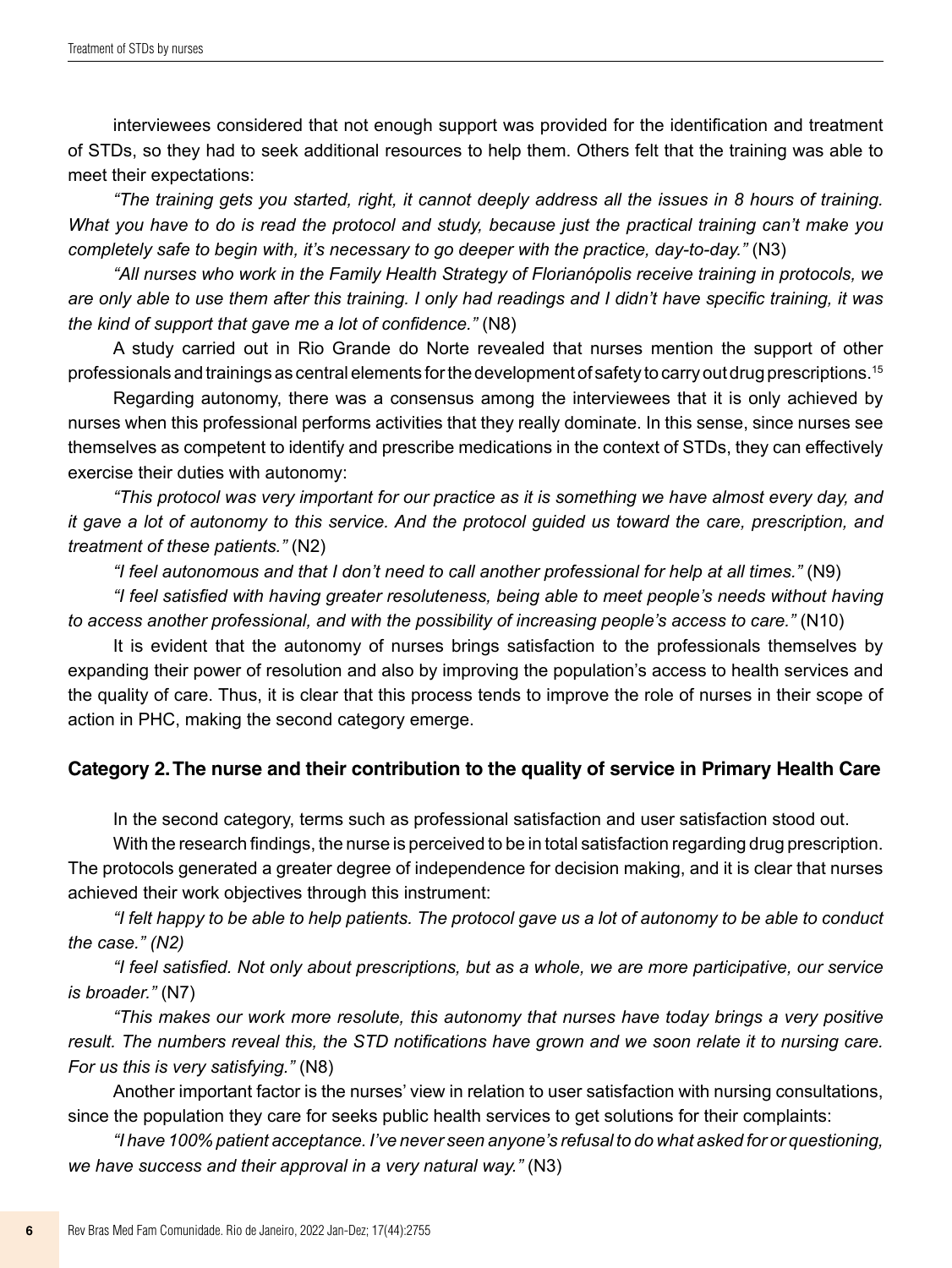*"The ones I attended really liked it, they had an effective result, and they had no problem with being seen and prescribed by a nurse."* (N5)

*"At first, nursing prescription is new for nurses and users. For the user, it is also a novelty, but as they perceive our confidence in the service and our resourcefulness in working with the explanation, they accept it very well."* (N8)

Prescriptions carried out by nurses aim at the excellence of their work, uniting integral care and treatment. There is a direct relationship between nurses' job satisfaction and performance and improvement in patients' health. Autonomy at work was identified as a key element in nurses' satisfaction given the opportunity to apply all their knowledge.16

All nurses reported that users feel satisfied with the service offered, data that corroborate studies carried out in Spain and Canada. The surveys positively evaluated the drug prescription carried out by the nurse, showing an improvement in the communication between professionals and users, more information for the patient, an increase in the frequency of the user's return and improved access to the health service. Studies also show that users have high levels of satisfaction with the care provided by professional nurses.<sup>17,18</sup> It can be seen in the speech of one interviewee that there is a question on the part of the user when she receives a prescription for the first time by a professional nurse, but that, with proper guidance, the patient follows the treatment. A survey carried out with PHC users in the United Kingdom stated that users who already had prior knowledge about the role

of nurses were more satisfied with the care than those who did not know the work of these professionals.19

The practice of drug prescription is a component of the nursing consultation and, when competently carried out, it has contributed to the appreciation and autonomy of nurses. When trained, these professionals are more resolute, and patients trust their abilities.<sup>20</sup>

Most interviewees did not report negative points in the protocols or in their implementation, although this does not mean that there are no weaknesses in the materials in use and/or in the training offered. The scarcity of these reports may have occurred due to the nature of the research and the content/wording of the triggering questions. Further research may be necessary to address the topic and even counterpoint the present work.

## **CONCLUSION**

The practice of diagnosis and drug prescription carried out by nurses expands the population's access to health care and contributes to greater professional recognition for the category. Such practices further qualify nursing care and increase user and professional satisfaction with their work. Thus, nurses expand their clinical practice and acquire autonomy for decision making.

Through the interviews, it was found that nurses feel able to diagnose and prescribe medication for the treatment of STDs, as well as recognize themselves capable of responding adequately to the health needs of individuals. Participants declared themselves prepared and safe to carry out the prescription. However, they did not mention academic training as being responsible for this preparation, but professional experience, ease of access to Nursing Protocols and the help of more experienced colleagues, proving that this network is consisted of differentiated nurses. The implementation of institutional protocols and the occurrence of training for the use of these instruments enhance the resolvability of nursing consultations for users who access PHC services in the city.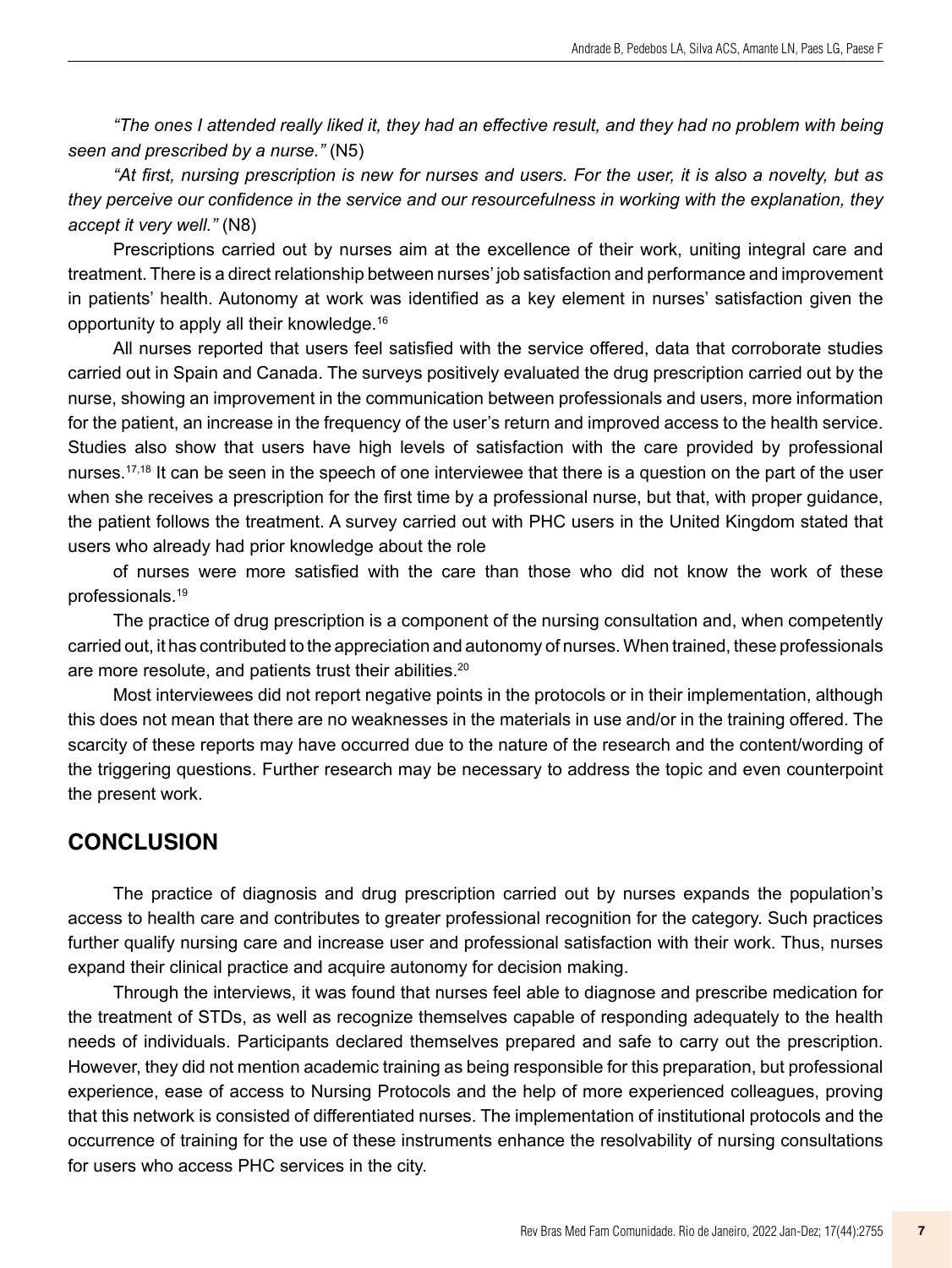Diagnosis and drug prescription by nurses are innovative practices of qualified care, however there is a lack of national research on the subject.

### **ACKNOWLEDGMENTS**

We are grateful to all nurses who collaborated and provided interviews for data collection.

### **CONFLICT OF INTERESTS**

Nothing to declare.

### **AUTHORS' CONTRIBUTIONS**

BA: Conceptualization, Data Curation, Formal Analysis, Writing – First Draft, Writing – Review and editing. LAP: Conceptualization, Data Curation, Formal Analysis, Writing – First Draft, Writing – Review and editing. ACSS: Conceptualization, Data Curation, Formal Analysis, Writing – First Draft, Writing – Review and editing. LNA: Conceptualization, Data Curation, Formal Analysis, Writing – First Draft, Writing – Review and editing. LGP: Conceptualization, Data Curation, Formal Analysis, Writing – First Draft, Writing – Review and editing. FP: Conceptualization, Data Curation, Formal Analysis, Writing – First Draft, Writing – Review and editing.

### **REFERENCES**

- 1. World Health Organization (WHO). Sexually transmitted infections: implementing the Global STI Strategy. Genebra: World Health Organization; 2017.
- 2. Pinto VM, Basso CR, Barros CRDS, Gutierrez EB. Factors associated with sexually transmitted infections: a population based survey in the city of São Paulo, Brazil. Cien Saude Colet 2018;23(7):2423-32. <https://doi.org/10.1590/1413-> 81232018237.20602016.
- 3. Brasil. Diretoria de Vigilância Epidemiológica. Boletim epidemiológico HIV/AIDS 2018 Santa Catarina. 2018 [cited on Dec 13, 2020]. Available at: <http://www.dive.sc.gov.br/barrigaverde/pdf/BVAidsFINAL2019.pdf>
- 4. Brasil. Boletim Epidemiológico HIV/AIDS/2019. Ministério da Saúde Secretaria de Vigilância em saúde Departamento de Doenças de Condições Crônicas e Infecções Sexualmente Transmissíveis – DCCI. 2019[cited on Dec 23, 2020]. Available at: <http://www.aids.gov.br/pt-br/pub/2019/boletim-epidemiologico-de-hivaids-2019>
- 5. Barbosa TLA, Gomes LMX, Holzmann APF, Paula AMB, Haikal DSA. Aconselhamento em doenças sexualmente transmissíveis na atenção primária: percepção e prática profissional. Acta Paul Enferm 2015;28(6):531-8. [http://doi.](http://doi.org/10.1590/1982-0194201500089) [org/10.1590/1982-0194201500089](http://doi.org/10.1590/1982-0194201500089)
- 6. Bungay V, Masaro CL, Gilbert M. Examining the scope of public health nursing practice in sexually transmitted infection prevention and management: what do nurses do? J Clin Nurs 2014;23(21-22):3274-85. <http://doi.org/10.1111/jocn.12578>
- 7. Brasil. Decreto- Lei n° 7.498, de 25 de junho de 1986. Dispõe sobre a regulamentação do exercício da Enfermagem e dá outras providências [Internet].1986. [cited on Jan 10, 2021]. Available at: [http://www.cofen.gov.br/lei-n-749886-de-25-de](http://www.cofen.gov.br/lei-n-749886-de-25-de-junho-de-)[junho-de-](http://www.cofen.gov.br/lei-n-749886-de-25-de-junho-de-) 1986\_4161.html
- 8. Brasil. Ministério da Saúde. Portaria nº 2.436, de 21 de setembro de 2017. Aprova a Política Nacional de Atenção Básica, estabelecendo a revisão de diretrizes para a organização da Atenção Básica, no âmbito do Sistema Único de Saúde (SUS) [Internet]. 2017. [cited on Dec 13, 2020]. Available at: [https://bvsms.saude.gov.br/bvs/saudelegis/gm/2017/](https://bvsms.saude.gov.br/bvs/saudelegis/gm/2017/prt2436_22_09_2017.html) [prt2436\\_22\\_09\\_2017.html](https://bvsms.saude.gov.br/bvs/saudelegis/gm/2017/prt2436_22_09_2017.html)
- 9. Ferreira IT, Neves KTQ, Oliveira AWN, Galvão TRAF, Mangane EM, Sousa LB. Avaliação da qualidade da consulta de enfermagem em infecções sexualmente transmissíveis. Enferm Foco (Brasília) 2018;9(3):42-7.<http://doi.org/10.21675/2357-> 707X.2018.v9.n3.1119
- 10. Florianópolis. Secretaria Municipal de Saúde. Portaria/SS/GAB/Nº 283/2007. Aprova a Política Municipal de Atenção à Saúde, estabelecendo diretrizes e normas para a organização da Atenção Básica baseada na Estratégia de Saúde da Família. Florianópolis - SC, 2007[Internet]. 2007 [cited on Jan 14, 2021]. Available at: [http://www.pmf.sc.gov.br/entidades/](http://www.pmf.sc.gov.br/entidades/saude/index.php?cms=saude+da+familia&menu=) [saude/index.php?cms=saude+da+familia&menu=](http://www.pmf.sc.gov.br/entidades/saude/index.php?cms=saude+da+familia&menu=) 5